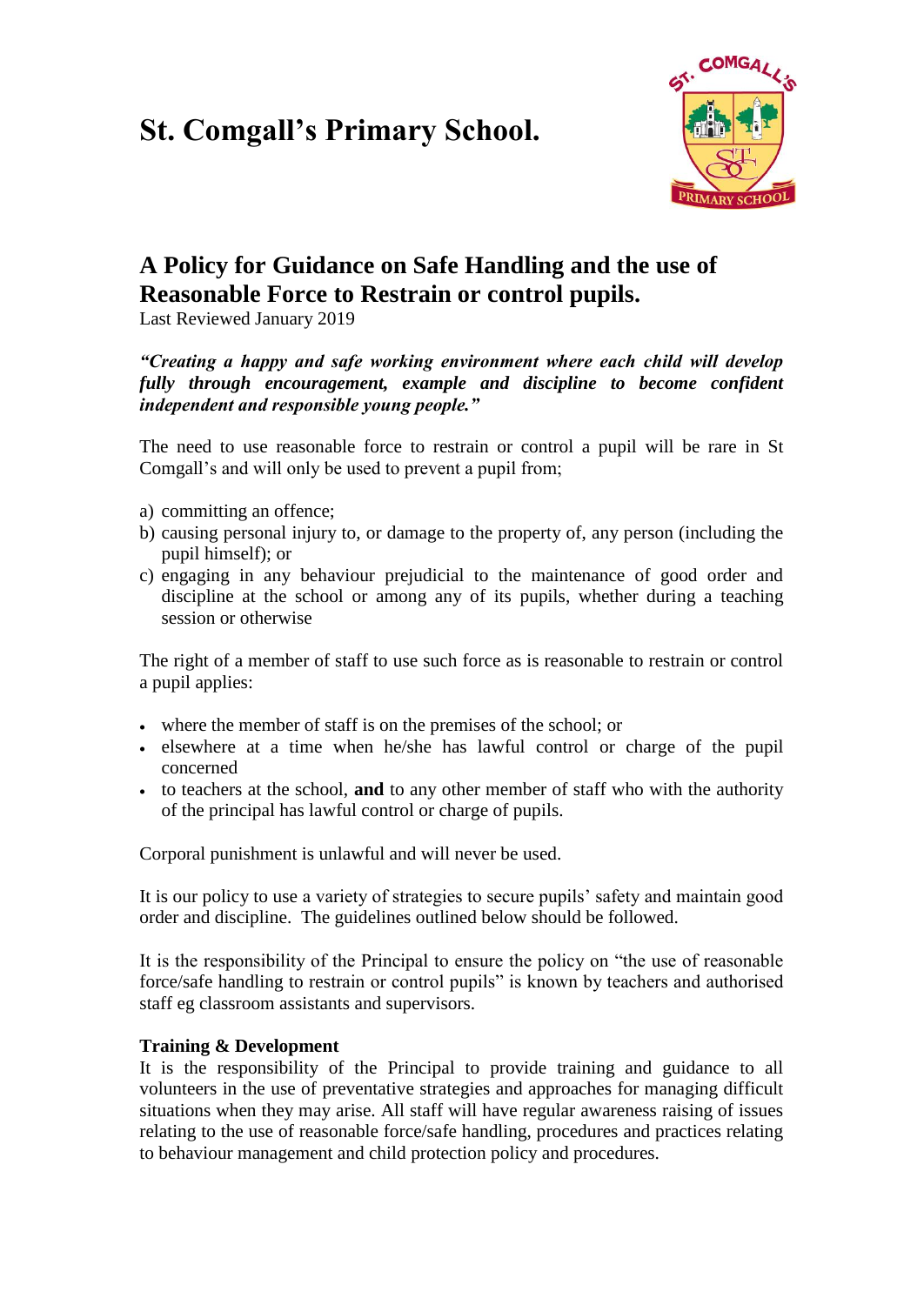Unauthorised staff may use reasonable force in an emergency situation e.g. a pupil is at immediate risk of injury.

### **GUIDELINES**

Definition of Reasonable Force

Use of force is when:

- circumstances warrant it i.e. cannot be resolved in any other way
- the degree of force must be in proportion to the seriousness of the situation
- take into account the age, level of understanding, sex and physical disability

The working definition of 'reasonable force/safe handling' is the minimum force necessary to prevent a pupil from physically harming him/herself or others or seriously damaging property, but used in a manner which attempts to preserve the dignity of all concerned.

Use of force should never be used as a substitute for good behaviour management.

#### **When might it be appropriate to use reasonable force?**

In a situation where other behaviour management strategies have failed to resolve the problem, or are inappropriate (e.g. in an emergency), there is a wide variety of circumstances in which reasonable force might be appropriate, or necessary, to restrain or control a pupil. They will fall into three broad categories:

- a) Where action is necessary in self-defence or because there is an imminent risk of injury;
- b) where there is a developing risk of injury; or significant damage to property;
- c) where a pupil is behaving in a way that is compromising good order and discipline.

Examples of situations that fall into one of the first two categories are:

- a pupil attacks a member of staff, or another pupil;
- pupils are fighting
- a pupil is causing, or at risk of causing, injury or damage by accident, by rough play, or by misuse of dangerous materials, substances or objects;
- a pupil is running in a corridor or on a stairway in a way in which he/she might have or cause an accident likely to injure him or herself or others;
- a pupil absconds from a class or tries to leave school (**NB this will only apply if a pupil could be at risk if not kept in the classroom or at school).**

Examples of situations that fall into the third category are:

- a pupil persistently refused to obey an order to leave a classroom;
- a pupil is behaving in a way that is seriously disrupting a lesson

#### **Practical Considerations**

• try all other forms of communication first. Avoid major confrontation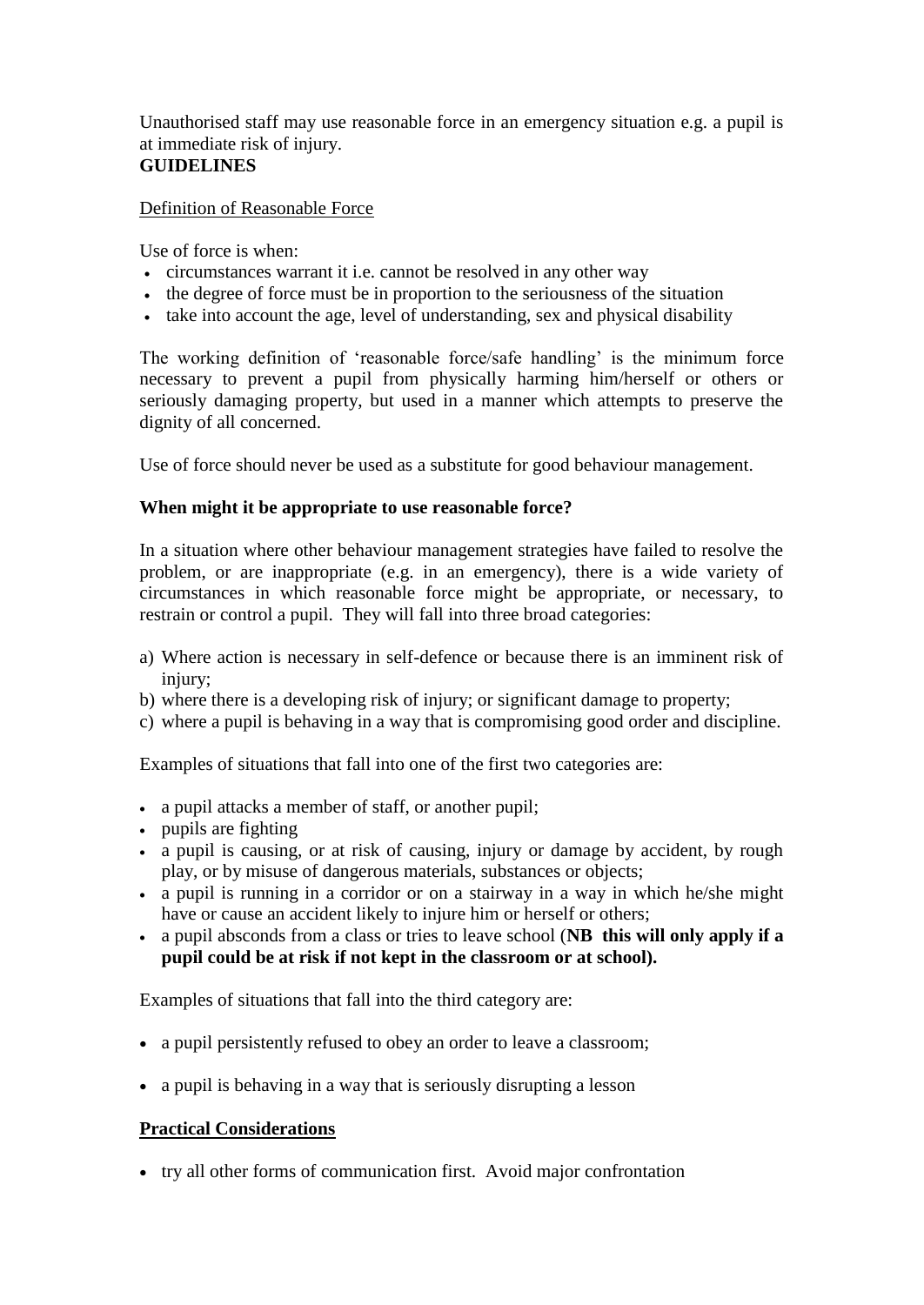- tell the child you will stop restraining him/her when he/she calms down
- never lose your temper
- never put yourself in danger, ask for help (use of a trusted pupil)

In the case of a known disruptive child, strategies will be planned in advance.

#### **What might be regarded as constituting reasonable force/Safe Handling?**

Physical intervention can take a number of forms. It might involve staff:

- physically interposing between pupils;
- blocking a pupil's path;
- holding:
- pushing;
- pulling
- leading a pupil by the arm;
- shepherding a pupil away by placing a hand in the centre of the back; or
- (in extreme circumstances) using more restrictive holds.

In exceptional circumstances, where there is an immediate risk of injury, a member of staff may need to take any necessary action that is consistent with the concept of "reasonable force", for example, to prevent a young pupil running off a pavement onto a busy road, or to prevent a pupil hitting someone, or throwing something. **However, staff should never act in a way that might reasonably be expected to cause injury, for example by:**

- holding a pupil round the neck, or by the collar, or in any other way that might restrict the pupil's ability to breathe;
- slapping, punching, kicking or using any implement on a pupil;
- throwing any object at a pupil;
- twisting or forcing limbs against a joint;
- $\bullet$  tripping up a pupil;
- holding or pulling a pupil by the hair or ear;
- holding a pupil face down on the ground.

Staff should also avoid touching or holding a pupil in any way that might be considered indecent.

#### **Physical Contact**

Although physical contact should generally be avoided, there are occasions when some physical contact may be necessary eg demonstrate exercises or techniques during PE, Music, Technology and Design or first aid (for full details see Pastoral Care in Schools: Child Protection).

#### **Recording Incidents of Use of Force/Safe Handling**

A written report should be kept using the Incident Record Form and should include:

- $\bullet$  the name(s) of the pupil(s) involved, and when and where the incident took place;
- $\bullet$  the name(s) of any other staff or pupils who witnessed the incident;